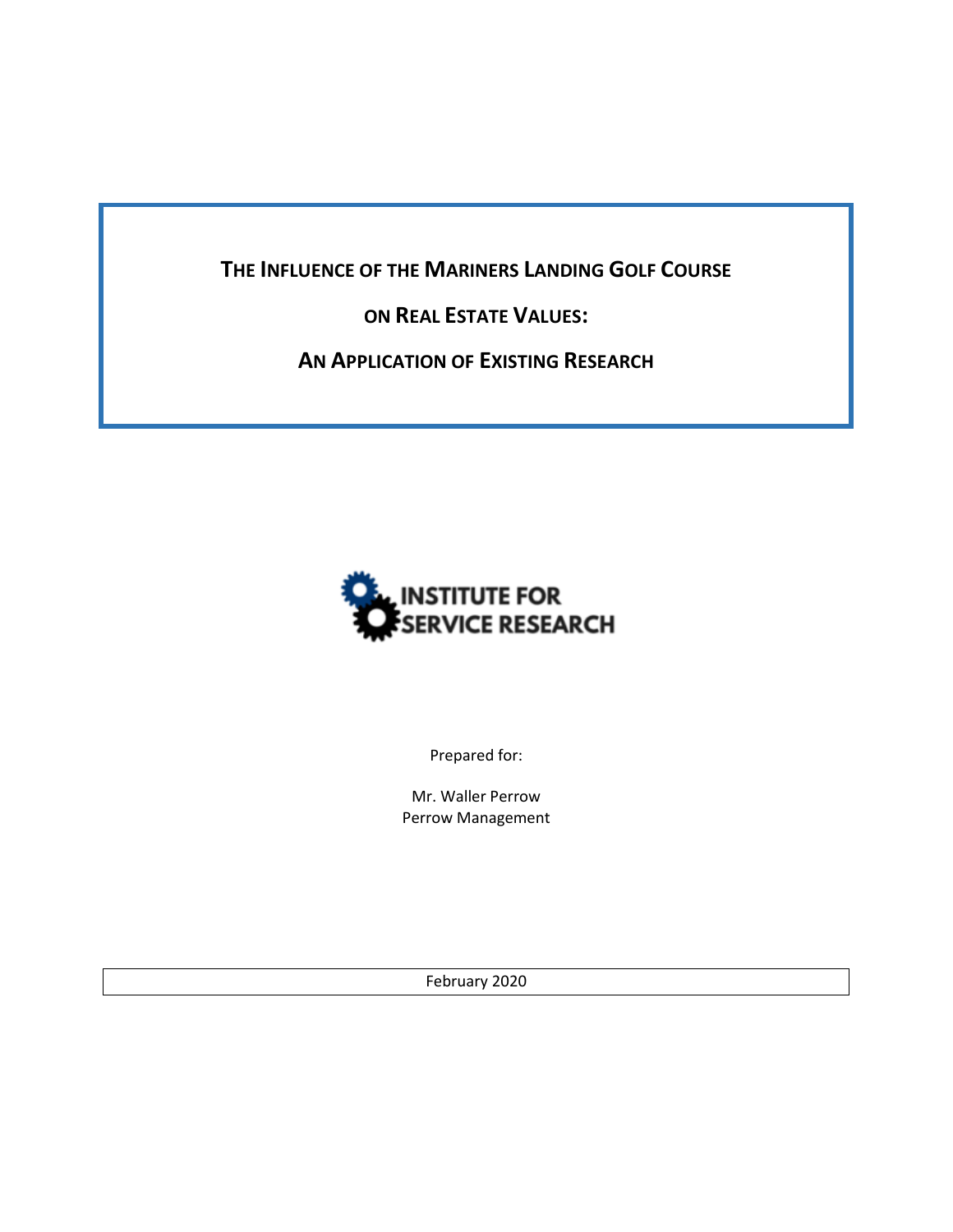# **TABLE OF CONTENTS**

| <b>Executive Summary</b>                                   | p. 4  |
|------------------------------------------------------------|-------|
|                                                            |       |
| Purpose of this Report                                     | p. 6  |
|                                                            |       |
| Golf Industry Supply / Demand Correction                   | p. 7  |
|                                                            |       |
| The Effects of Golf Course Proximity on Real Estate Values | p. 8  |
|                                                            |       |
| Applying the Premium Effect to Mariners Landing            | p. 9  |
|                                                            |       |
| Identifying Highest and Best Use                           | p. 12 |
|                                                            |       |
| <b>Concluding Remarks</b>                                  | p. 15 |
|                                                            |       |
| <b>Researcher Bios</b>                                     | p. 17 |
|                                                            |       |
| Corporate Profile                                          | p. 17 |
|                                                            |       |
| <b>References and Notes</b>                                | p. 18 |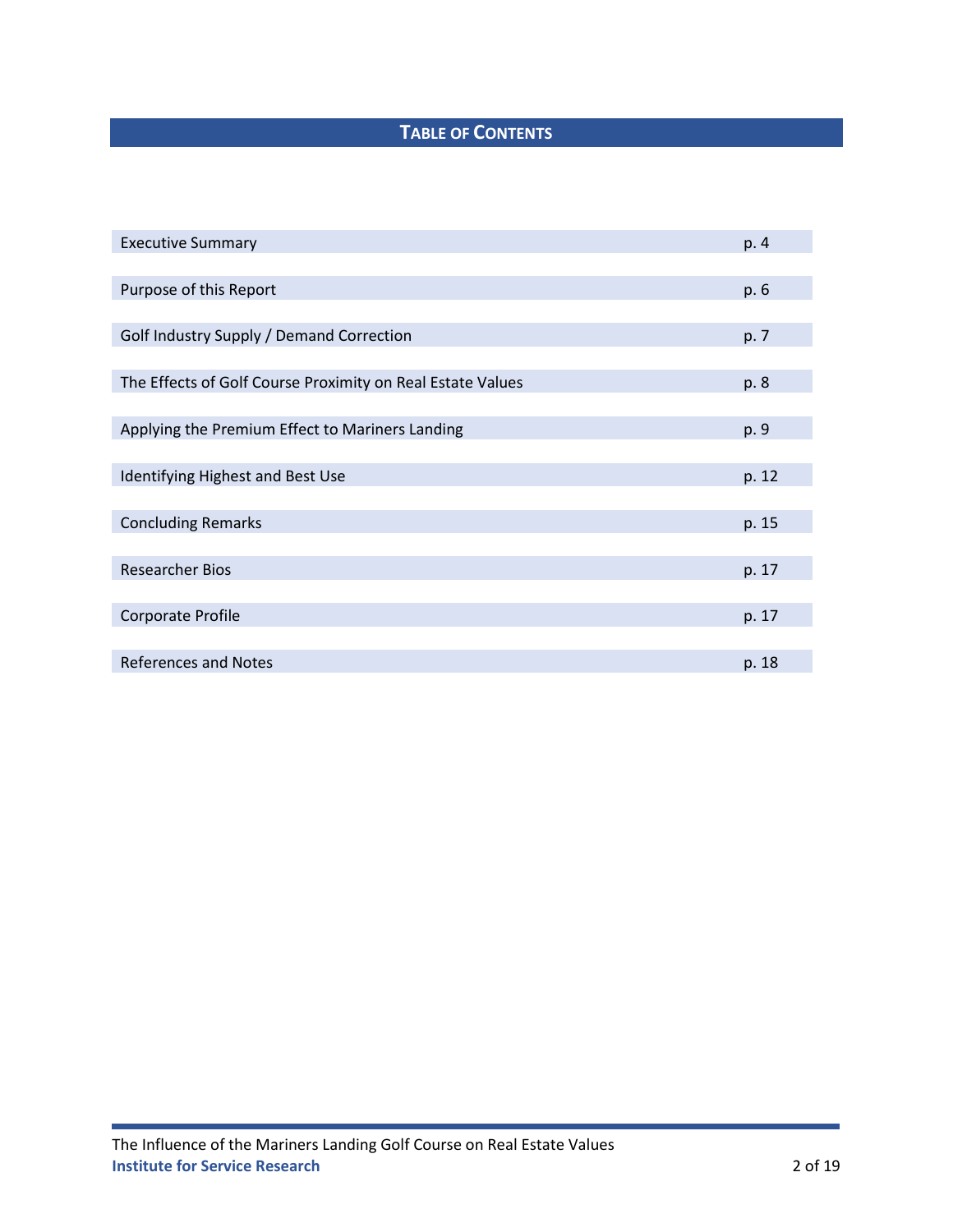### **DISCLAIMER**

### **Forward-Looking Statements Disclaimer/Risk and Uncertainties:**

Some of the statements in this report that are not historical facts are "forward-looking statements."

Such forward-looking statements are associated with certain risks and uncertainties which could cause actual outcomes to differ from those predicted in this report.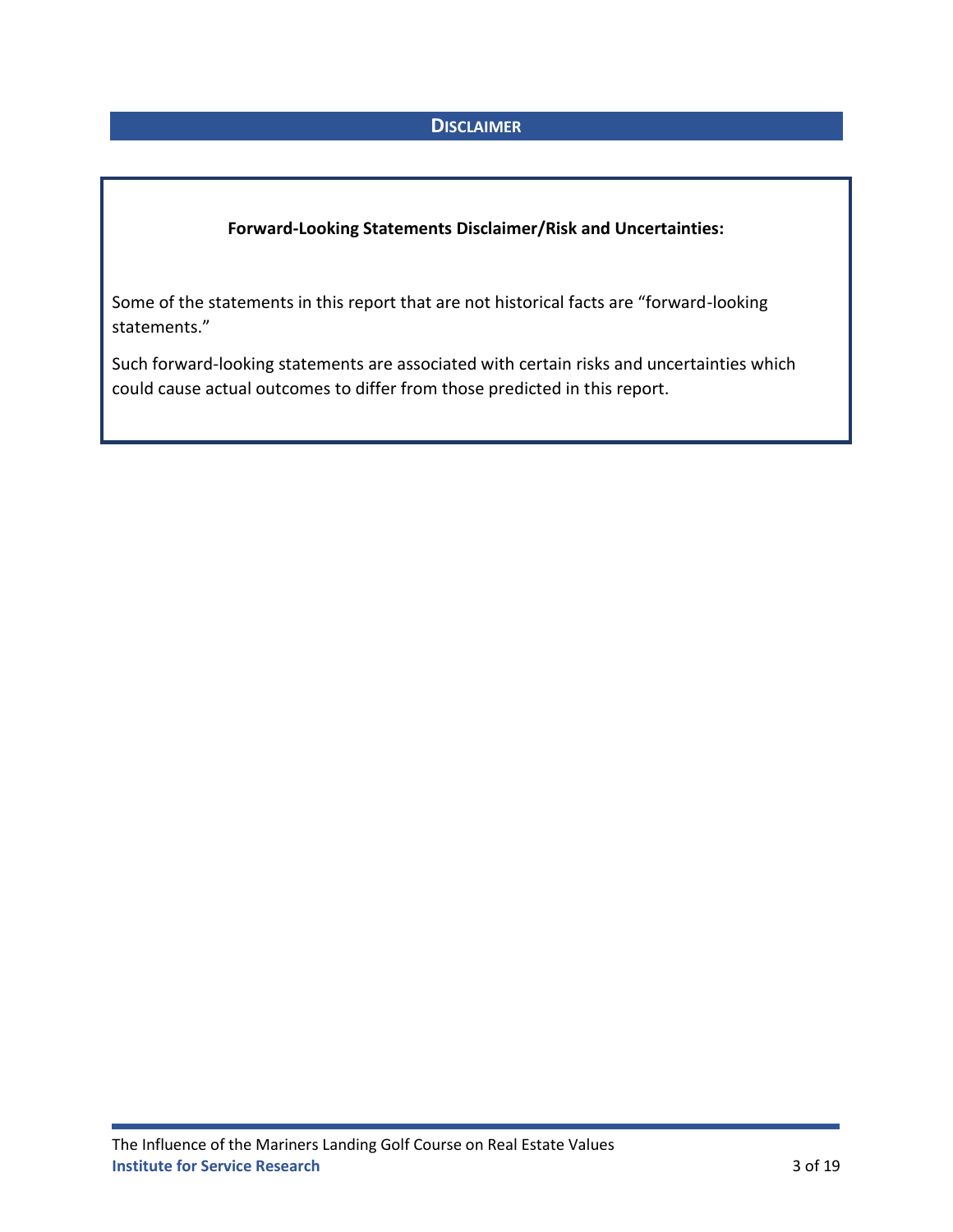### **EXECUTIVE SUMMARY**

### *"Golfers Get in Final Round at Mariners Landing"*

### *"Golf Course at Mariners Landing Permanently Closed"*

### *"Mariners Landing Golf Course Closes, Residents Concerned for What is Next"*

Do the above HYPOTHETCAL headlines signal economic prosperity or economic strain and hardship?

This project reviewed studies published in scientific blind-reviewed journals in the U.S. since 2005 and found that on average, if a residential property is within proximity to a golf course with buffer zones, this proximity induces a 17 percent real estate price premium.

A golf course is a valued amenity by both players and non-players because the research reviewed here finds that this real estate premium is driven by four factors:

- o Convenience for those who desire to play;
- $\circ$  The prestige and perception of affluence associated with residing near a golf course;
- o The aesthetic value of the green and plush open space; and
- $\circ$  The passive recreational benefits associated with the trails/paths on the peripheral of the course.

In the assessment of the Institute for Service Research (ISR), this 17 percent average premium found in the collection of existing studies is likely much higher in Mariners Landing for three reasons:

- 1) The research reviewed indicates that this real estate price premium is typically higher for vacant lots than developed ones: vacant lot premiums range from 39-85 percent in existing studies; Mariners Landing currently has approximately 210 vacant lots.
- 2) The research reviewed shows that the golf course-induced real estate premium is higher for courses that integrate the golf concept into the community as opposed to a portioned-off stand-alone course. Mariners Landing is perhaps the quintessential example of the integration of the golf concept in the community (For instance, Mariners Landing demonstrates this integration through sectional names such as the Sixth Fairway).
- 3) Areas of Mariners Landing, such as Monacan Shores, would likely lose their views in the absence of the golf course because nothing below the 800' contour can be cut around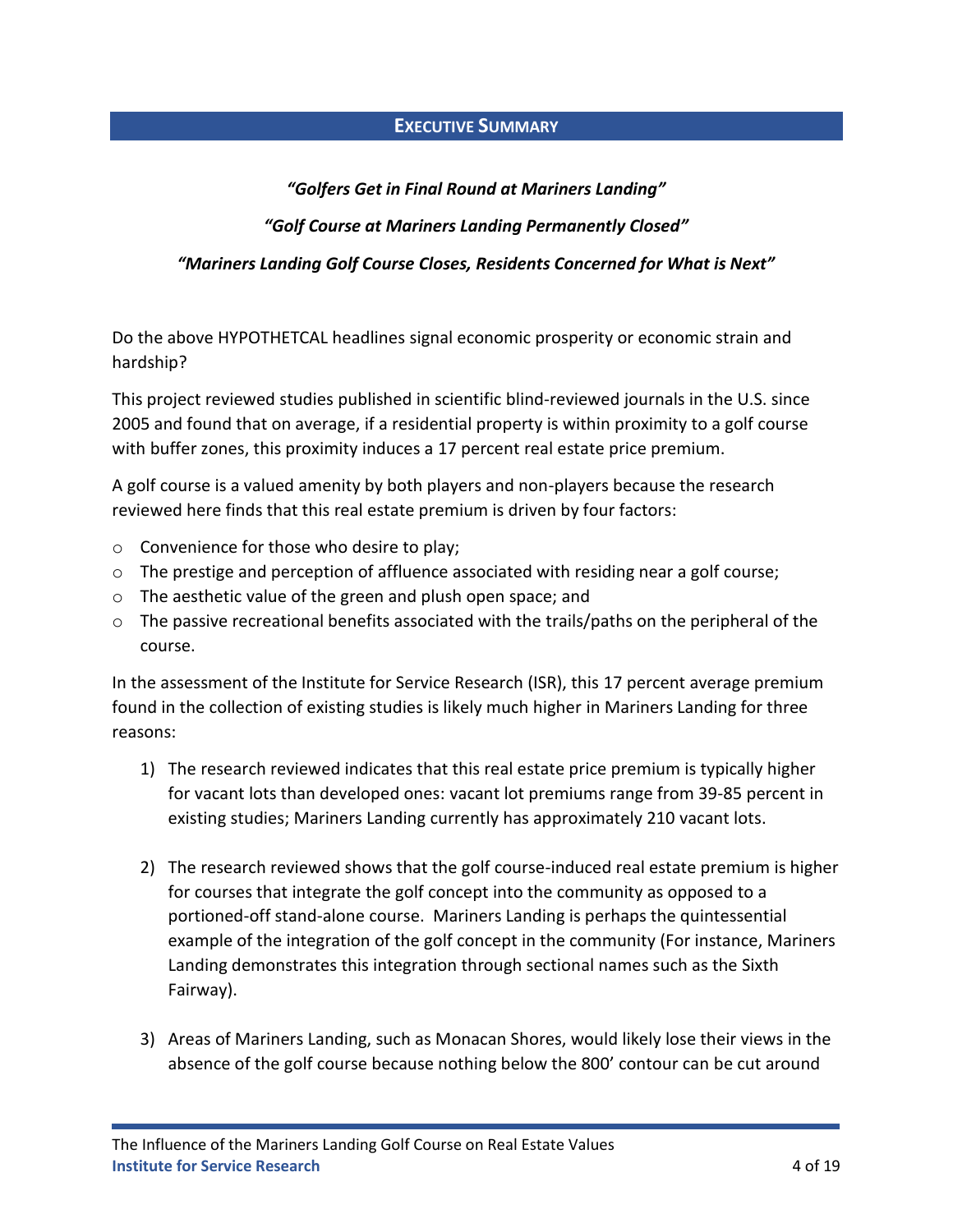the lake without engaging in a laborious and expensive permitting process which may or may not be approved; the golf course is exempt.

In addition, existing research shows that the above described price premium can be reduced for a struggling course with accumulating deferred maintenance, particularly so if there is a rumor of potential course closure. Because the tax assessment values have dropped significantly in recent years, in the evaluation of ISR, much of the golf-induced real estate premium that once existed in Mariners Landing is not currently present due to large amounts of deferred maintenance and suspected rumors of course closure. Consequently, in the judgment of ISR, such premiums could be reflected in future valuations should deferred maintenance be performed on the course and the original standards of play and customer experience be resurrected. Moreover, performing deferred maintenance enhances the aesthetic value of the course for both golfers and non-golfers.

Using the above described body of research as the basis of evaluation, in the judgment of ISR, it seems plausible that real estate values could fall an additional 20-30 percent with a golf course closure; conversely, values could increase 20-30 percent by bringing the course back to its original aesthetics and intended standards of play. While these estimated ranges are for the community as a whole, it is prudent to note that such golf course-induced premiums are more pronounced for vacant lots in comparison to built lots. It is also important to note that such predictions assume that no significant changes will occur in the local and/or national economy.

Founded upon the aforementioned research, this report goes on to contend that the best and highest use of the golf course at Mariners Landing is, in fact, a golf course, but one that is wellmaintained and up-to-date on deferred maintenance.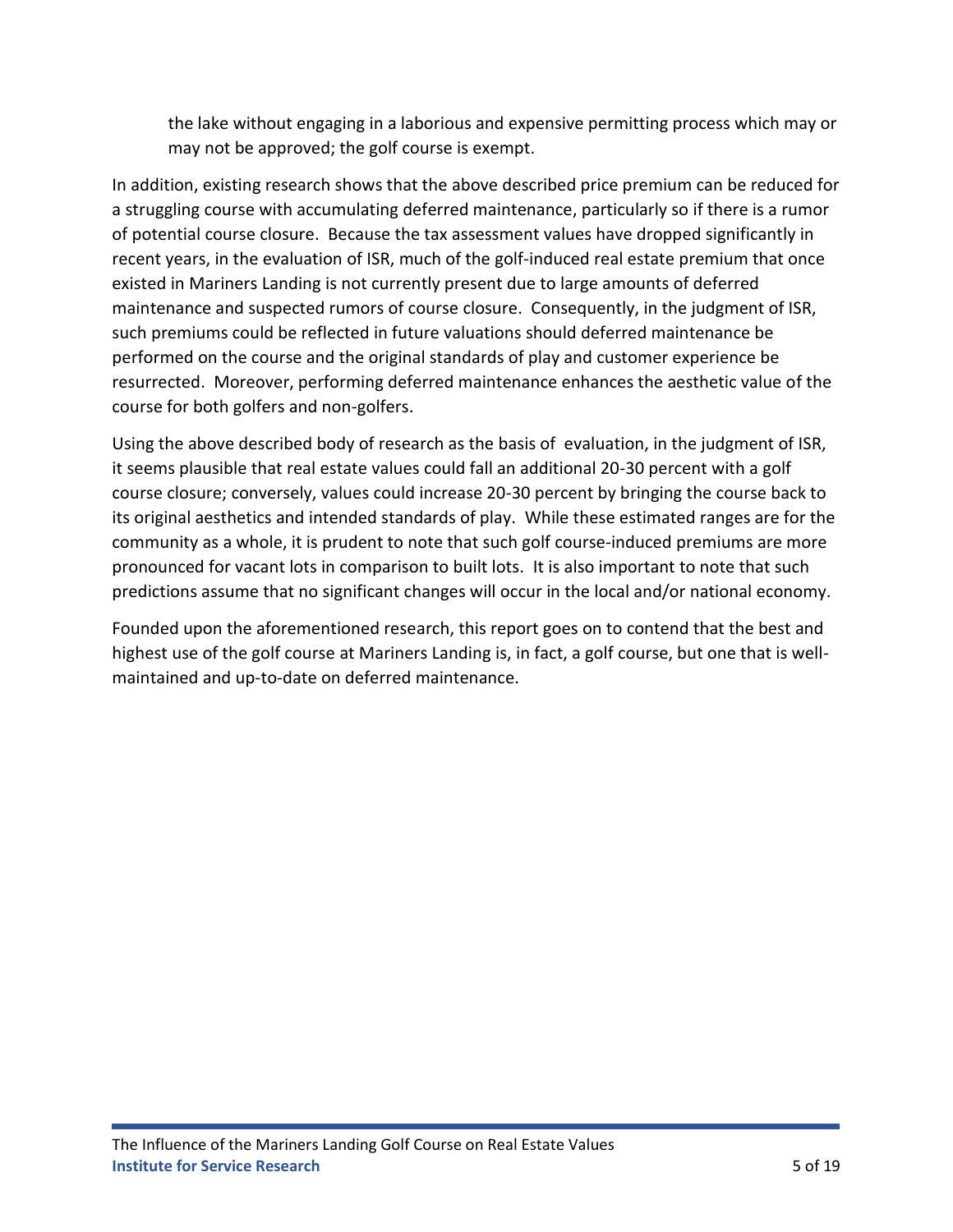### **PURPOSE OF THIS REPORT**

The purpose of this report is to synthesize existing peer-reviewed research regarding the effects of golf course proximity on real estate values and appropriately apply such research to the context of Mariners Landing at Smith Mountain Lake. This review will aid in determining the highest and best use of the current golf course.

This study is charged with identifying the plausible and conceptual economic impacts resulting from the closure of a golf course as well as the plausible impacts of returning the course to its original aesthetics and intended standards of play. This work was commissioned by Waller Perrow, President of Perrow Management headquartered in Moneta, Virginia.

To achieve these objectives, the next section of this report briefly discusses the golf industry supply versus demand correction that has occurred in the United States over the past decade. Second, research regarding golf course-induced real estate premiums is synthesized. Third, this real estate premium research is applied to the context of Mariners Landing. Next, the highest and best use of the current Mariners Landing golf course is addressed. Finally, this report ends with some concluding remarks and suggestions moving forward.

{Supply / demand correction section begins on next page}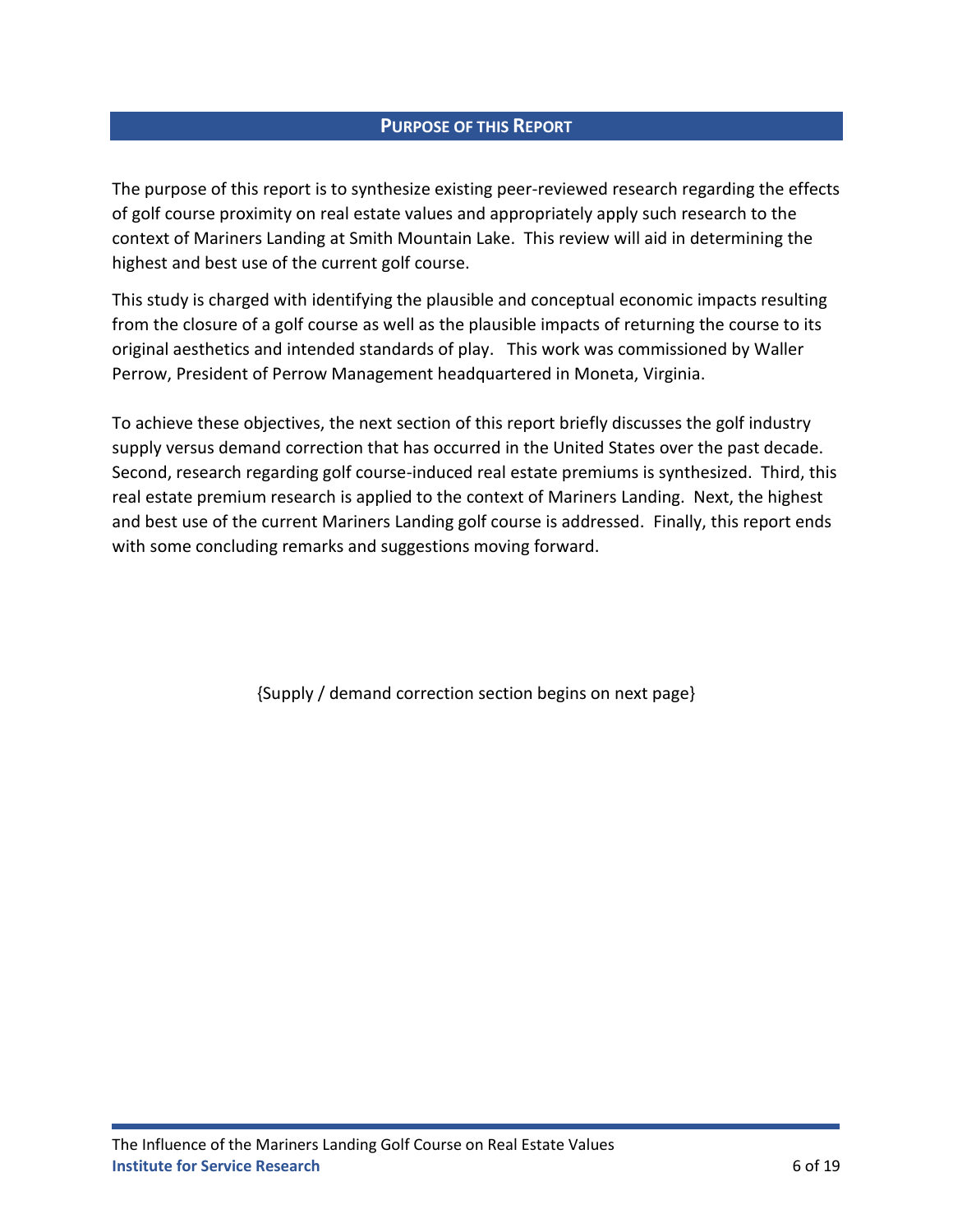### **GOLF INDUSTRY SUPPLY / DEMAND CORRECTION**

In 1987 the National Golf Foundation commissioned consulting firm McKinsey Company to develop a strategic plan for the growth of the game of golf in the U.S. That project yielded a call-to-action termed "A Course a Day" that was featured on public service announcements during the PGA tour.<sup>1</sup> As seen in Table 1, from 1990 – 2000 "A Course a Day" was nearly achieved: During that decade, a new golf course opened in the U.S. every 1.18 days.

| Table 1: | Golf Courses (HEQ) in the United States <sup>2</sup> |        |        |        |        |
|----------|------------------------------------------------------|--------|--------|--------|--------|
| 1970     | 1980                                                 | 1990   | 2000   | 2003   | 2016   |
| 7,516    | 9,582                                                | 11,178 | 14,268 | 14,827 | 13,927 |

A confluence of factors in recent years has caused demand for the game to decrease and has consequently yielded a supply versus demand imbalance. Some of the key factors contributing to decreased play of the game include:

- o High cost to play relative to other outdoor recreation options due to escalating construction and maintenance costs of golf courses.
- o A trend that increased the level of challenge of many courses which left some players to feel frustrated and/or embarrassed.
- o A sociocultural trend in the U.S. that focused upon more family-centric activities that can be enjoyed as a family unit.
- $\circ$  Deferred maintenance on courses due to lower volumes of play and, consequently, less revenue.<sup>3</sup>

As a result of the above conditions, there is now a supply correction transpiring. For instance, as seen in Table 1, there were about 900 fewer courses in 2016 compared to 2003. Using a slightly different timespan window, a June 2019 NPR story reported that "An estimated 800 golf courses have closed in the last decade."<sup>4</sup>

This supply correction has negatively impacted real estate prices in a number of communities. As explained in the next section of this report, golf course proximity has typically fueled a *real estate price premium* in communities where residential units are adjacent or close to courses.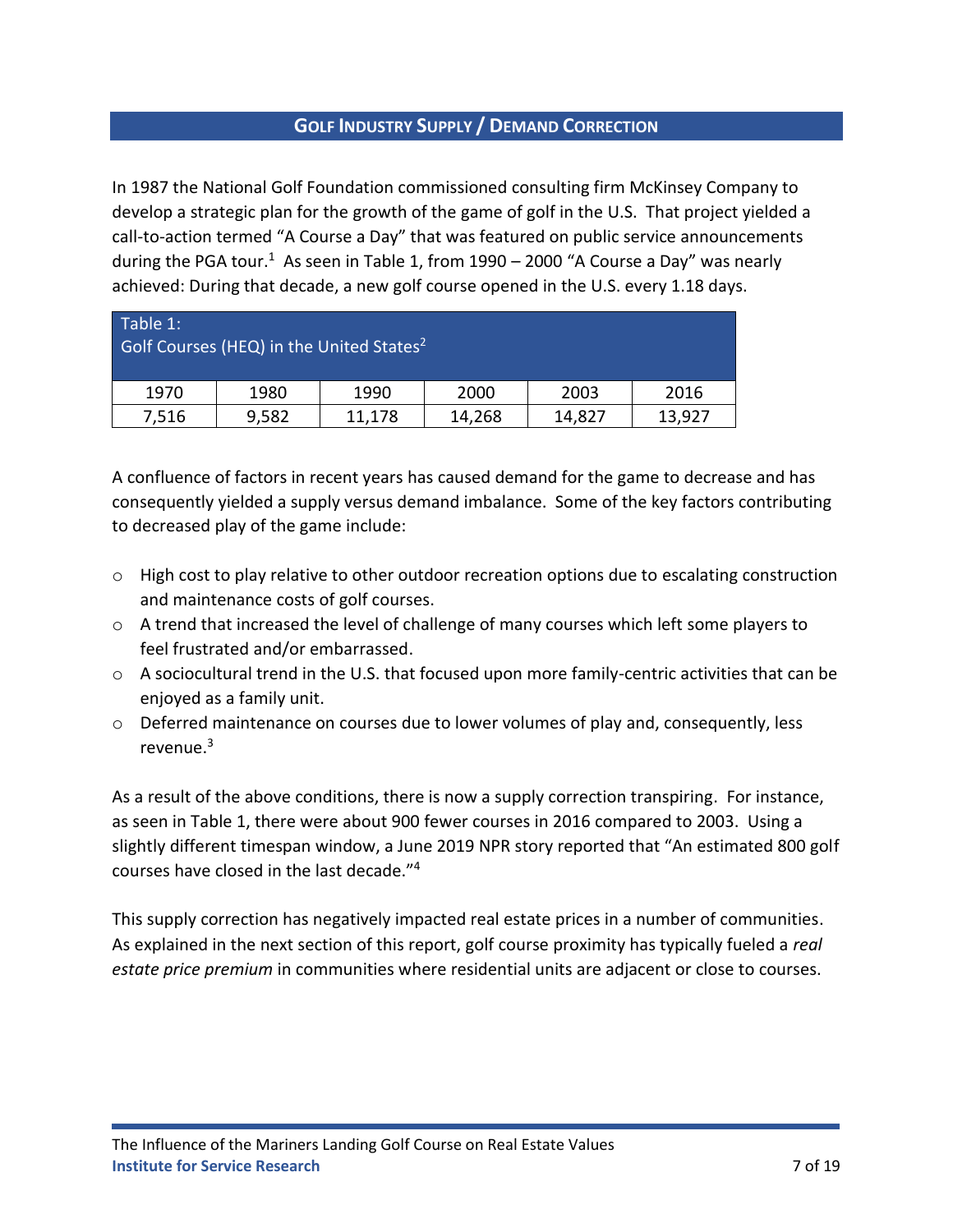### **THE EFFECTS OF GOLF COURSE PROXIMITY ON REAL ESTATE VALUES**

The notion of residential proximity to a golf course spawning a real estate price premium has been studied in the U.S. by a number of researchers. Table 2 summarizes peer-reviewed studies published in scholarly journals since 2005.<sup>5</sup>

### Table 2:

Peer-Reviewed Research Examining the Effects of Golf Courses with Buffer Zones on Property Values in the U.S.

(Studies published since 2005)

| Author(s) and<br><b>Publication Date</b>        | Location                    | Study's Sample                           | Premium                     |
|-------------------------------------------------|-----------------------------|------------------------------------------|-----------------------------|
| Bark et al., 2011 <sup>6</sup>                  | Tucson, AZ                  | Adjacent homes: 133                      | 12.7%                       |
|                                                 |                             | Not adjacent but within 1,056 ft: 200    | 1.8%                        |
| Heinrich and Kashian,                           | Muskego, WI                 | Adjacent: 17                             | 2%                          |
| 20107                                           |                             | Within 500 ft: 61                        | 2%                          |
| Stetler, Venn, and<br>Calkin, 2010 <sup>8</sup> | <b>Northwest</b><br>Montana | Frontage sales: 531                      | 19.6%                       |
| Wyman and Sperry,                               | Lake Keowee,                | Vacant lots: Prime frontage: 32          | 85%                         |
| $2010^9$                                        | SC                          | Vacant lots: Ordinary frontage: 47       | 42%                         |
| Asabere and Huffman,<br>200910                  | Mount Laurel,<br><b>NJ</b>  | Vacant lots: Frontage: 27                | 7.9%                        |
| Shultz and Schmitz,                             | Omaha, NE                   | 3 municipal courses (frontage lots): 221 | 9%                          |
| 200911                                          |                             | 10 public courses (frontage lots): 759   | 15%                         |
|                                                 |                             | 5 private equity frontage lots): 60      | 5%                          |
|                                                 |                             | 2 private non-eq. (frontage lots): 284   | 28%                         |
| Nicholls and Crompton,<br>200712                | College Station,<br>TX.     | Vacant lots: Frontage: 21                | 26%                         |
| Netusil, 2005 <sup>13</sup>                     | Portland, OR                | Frontage: 111                            | 7.3%                        |
|                                                 |                             | 200 - 1320 ft: 1,117                     | 3.3%                        |
|                                                 |                             | 1320 - 2640 ft: 2,956                    | 1%                          |
|                                                 |                             |                                          | <b>AVERAGE PREMIUM: 17%</b> |

As can be seen in Table 2, the average real estate golf course premium with buffer zones among available peer-reviewed studies across the past 15 years in the U.S. is 17 percent.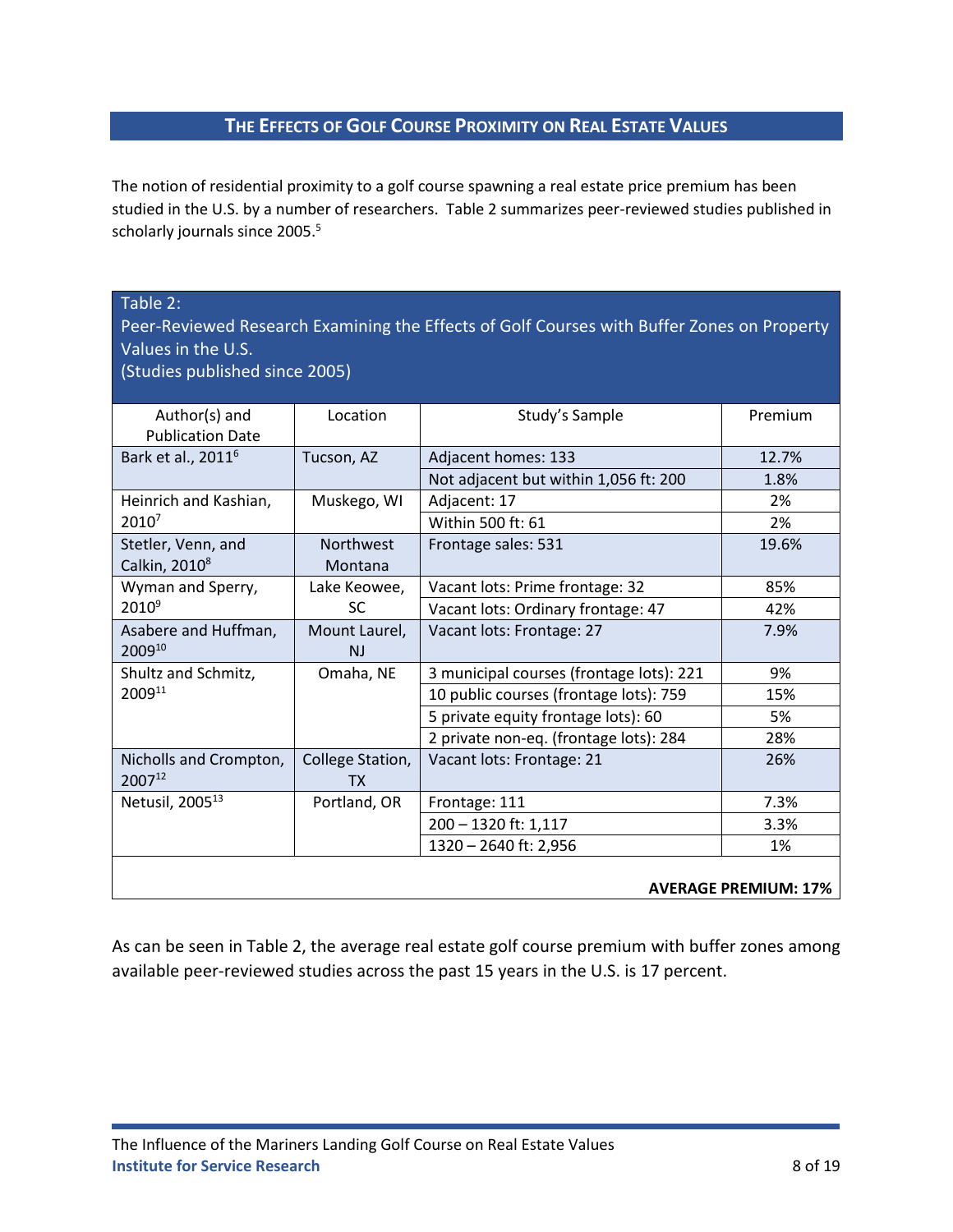### **APPLYING THE PREMIUM EFFECT TO MARINERS LANDING**

While Table 2 demonstrates that the average real estate golf course premium with buffer zones among available peer-reviewed studies across the past 15 years in the U.S. is 17 percent, the Table also shows that such premiums vary widely among the studies. Therefore, the following question surfaces:

### ➢ **What is a reasonable estimate of potential golf-course induced real estate value premiums at Mariners Landing?**

In the assessment of ISR, this question can be addressed by considering a 2019 published study conducted by highly cited researchers Drs. John Crompton and Sarah Nichols.<sup>14</sup> Crompton and Nichols systematically analyzed existing research on the topic of golf course real estate premiums and offered a series of observations. These observations include the following which are germane to Mariners Landing:

### Real Estate – Golf Course Linkage as a Driver of Higher Premiums:

Crompton and Nichols (2019, p. 3):

"It seems likely that small premiums would be associated with long-established core courses constructed by municipalities or private clubs to provide opportunities for golfers to play without regard for their impact on real estate. In contrast, premiums for courses in golf communities intentionally threaded around real estate and designed to appeal to large numbers of non-golfers by creating green viewscapes are likely to have relatively high premiums."

It is evident that Mariners Landing falls into the latter category described above and, therefore, has potential for a golf course real estate premium above the 17 percent premium average across existing studies. For example, the sectional association names in Mariners Landing aid in illustrating the real estate – golf course linkage:

- o The Pointe
- o Mariners Village
- o Monacan Shores\*
- o First Fairway
- o Sixth Fairway
- o Eighth Fairway
- o Tenth Fairway
- o Sixteenth Fairway
- o The Cove
- o West Cove
- o Sections 1&2
- o East & West Retreat\*

[\*on-property but not part of Mariners Landing POA]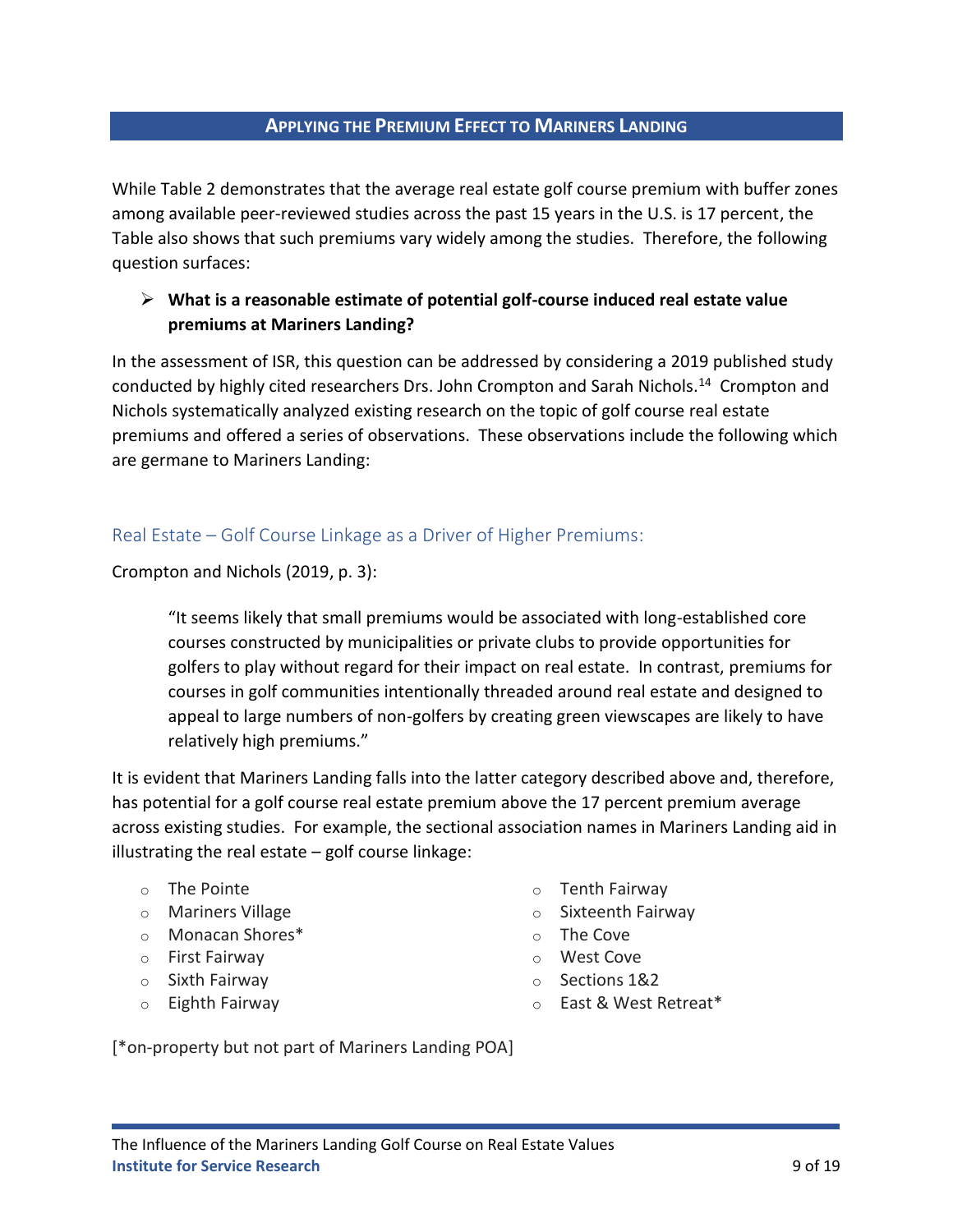### Vacant Lot Premiums are Typically Higher than Developed Lot Premiums

As previously stated, the average golf course real estate premium with buffer zones across peer-reviewed studies published in the U.S. since 2005 is 17 percent. Interestingly, however, as noted by Crompton and Nicholls (2019, p.2):

In those existing studies…

### **"Vacant lot premium percentages ranged from 39 percent to 85 percent and were much higher than those of developed lots."**

The cause of these higher rates is because golf premiums are more likely to be a function of lot location than built housing value. That is, the cost of building a given house in a golf community is likely to be approximately the same regardless of where it is located. Therefore, when premiums are expressed as a percentage, there often can be a substantial difference between those of undeveloped lots and those of built-out developments. An illustrative case is presented in Figure 1.

| Figure 1:           |                                                        |                   |                   |  |  |
|---------------------|--------------------------------------------------------|-------------------|-------------------|--|--|
|                     | An Illustrative Example of Price Premium Differentials |                   |                   |  |  |
|                     | Lot cost                                               | <b>House cost</b> | <b>Total cost</b> |  |  |
| <b>Prime Lot</b>    | \$100,000                                              | \$200,000         | \$300,000         |  |  |
| <b>Interior Lot</b> | \$50,000                                               | \$200,000         | \$250,000         |  |  |
| <b>Prime Lot</b>    | \$100,000                                              | \$400,000         | \$500,000         |  |  |
| <b>Interior Lot</b> | \$50,000                                               | \$400,000         | \$450,000         |  |  |

In this illustration, the premium for the vacant lot in comparison to an interior lot is 100 percent (\$100K / \$50K), but the premium when the lot is developed is 17 percent (\$300K / \$250K). In such scenarios, as the house cost increases, the premium percentage inversely decreases. Consequently, if the house cost becomes \$400K, then the premium for the prime frontage developed property decreases to 10 percent (\$500K / \$450K).<sup>15</sup>

In summary, in the context of Mariners Landing, there are still approximately 210 undeveloped residential lots. Therefore, in the assessment of ISR, the average golf course real estate premium of 17 percent across the existing pool of studies has the potential to be much higher in Mariners Landing.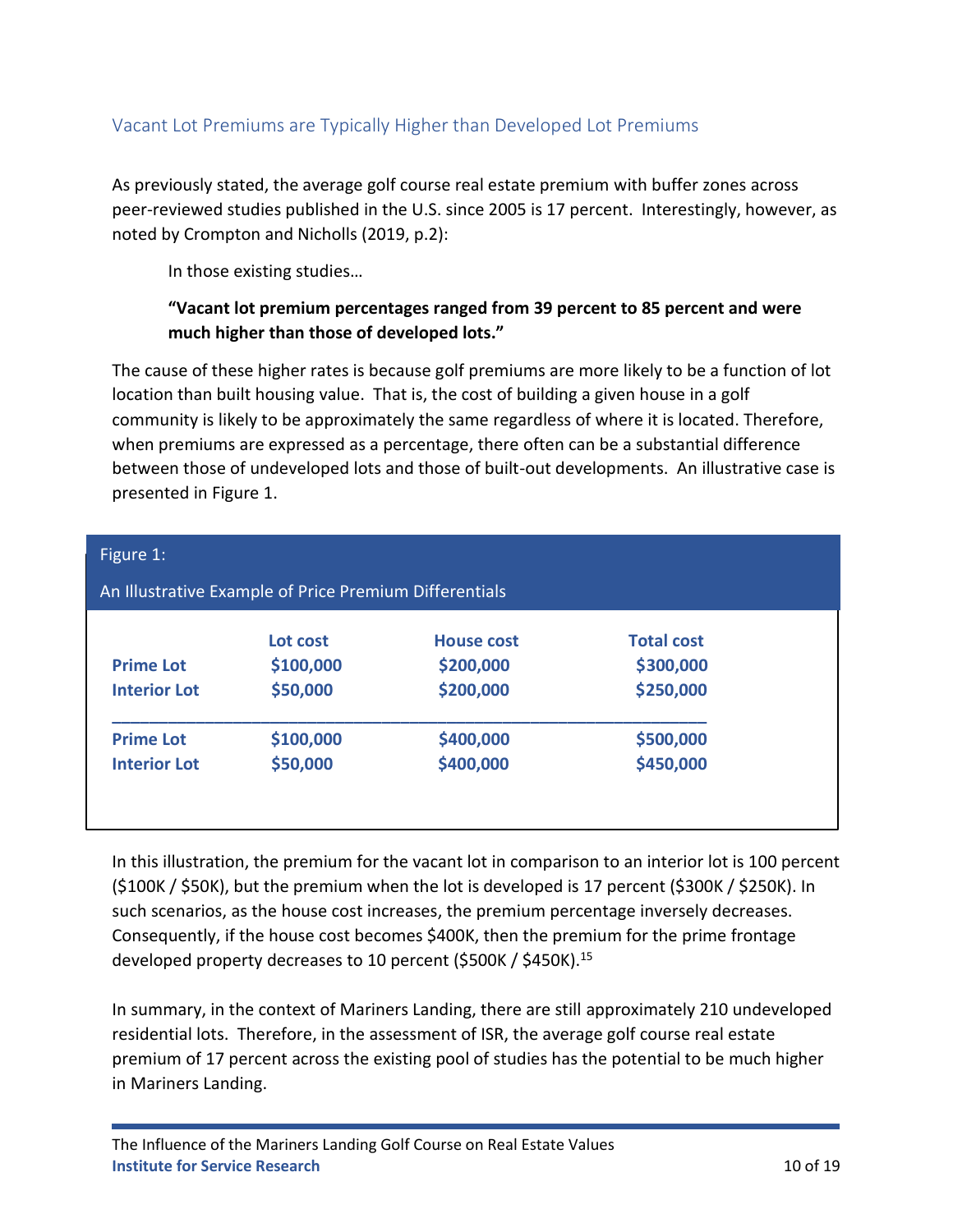### 800-Foot Contour Buffer Zone Surrounding Smith Mountain Lake

The presence of the golf course significantly enhances lake views in parts of Mariners Landing; for example, at Monacan Shores. In fact, certain areas of Mariners Landing, such as Monacan Shores, would likely lose their views in the absence of the golf course because nothing below the 800' contour can be cut around the lake without engaging in a permitting process which may or may not be approved (along with expensive remediation if approved). The golf course is exempt from this process. More information can be found here:

### <http://www.smithmtn.com/ShorelineMgmt/FAQs.aspx>

Because water views are known to bolster real estate values, the fact that the presence of the golf course facilitates the water views in sections of Mariners Landing significantly contributes to the golf course-induced real estate value premiums in the community.

{Highest and best use section begin on next page}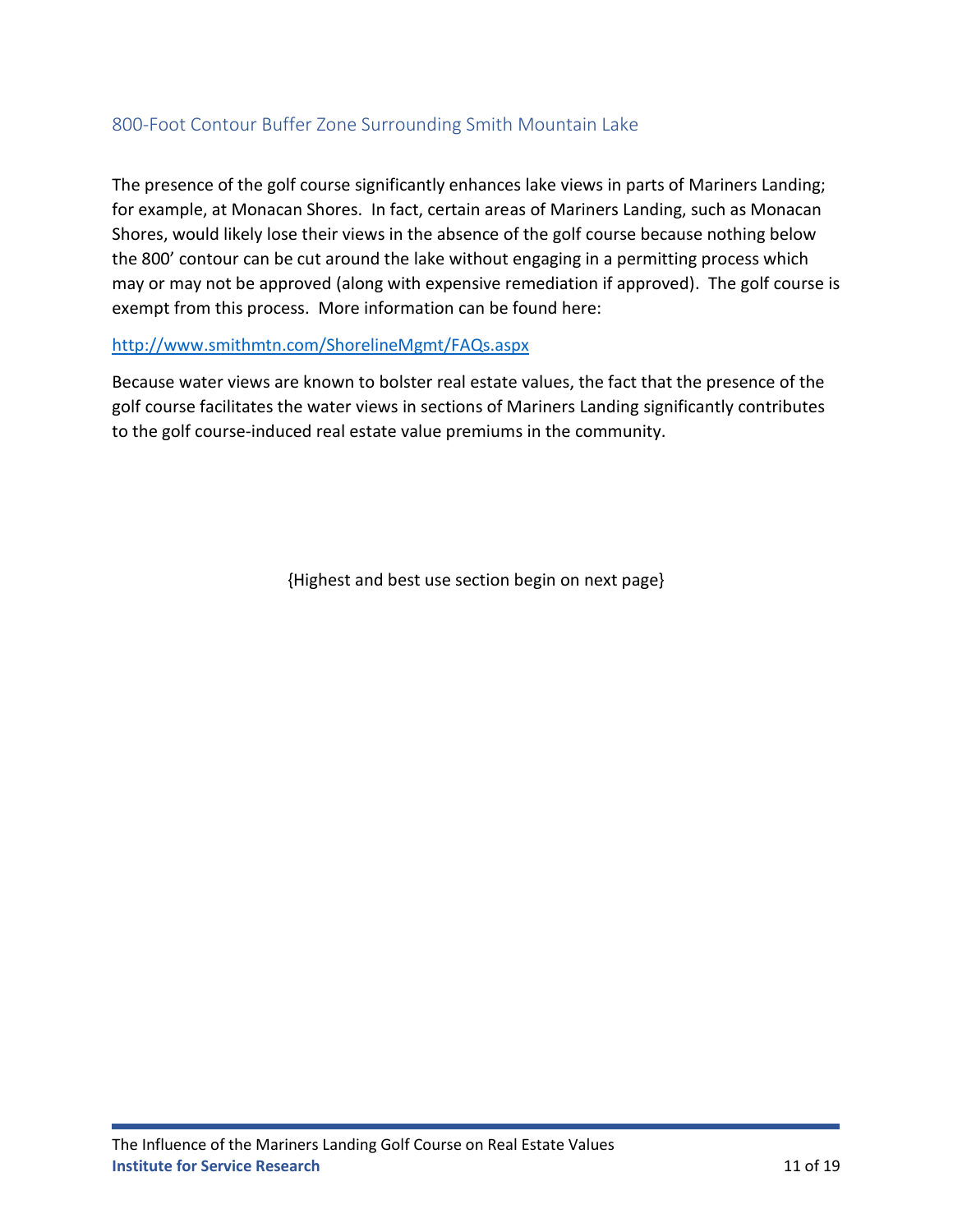### **IDENTIFYING HIGHEST AND BEST USE**

In the assessment of ISR, the highest and best use of the Mariners Landing golf course is to remain a golf course. The judgment of highest and best use pertains to not just property owners within Mariners Landing but also to Bedford County on a global-level. The logic supporting this determination was presented in this report and is summarized in the following points.

- 1) While participation in golf has declined in recent years, it is prudent to note that the real estate premium associated with golf course proximity is not solely driven by residents' desire for convenient access to play. In addition, the real estate premium is a result of A) golf signaling affluence / prestige; B) the aesthetic of the green and plush open space; and C) the passive recreational benefits associated with the trails/paths on the peripheral of the course. 16
- 2) In the estimation of ISR, a potential golf-induced real estate premium at Mariners Landing is more robust than the 17 percent average found across the studies described earlier in this report. The premium (or premium potential) is likely stronger at Mariners Landing due to the design of the community around the golfing concept; and because premiums are typically larger on lots as opposed to residential structures. Moreover, the premium is higher in Mariners Landing because the course facilitates water views in certain sections of the community.
- 3) Around the U.S., when a course closes there is often negative publicity and legal action. Such circumstances are particularly prevalent if homeowners paid a real estate premium due to the course. The below quote from a 2019 *Wall Street Journal* article echoes this point:

*When Mitch Steller first moved into his house on a lush 117-acre golf course in Southern California, "this was like the Garden of Eden, having a golf course in my backyard," he said. Today, his Poway, Calif., home overlooks dry, dead grass in place of a once-verdant fairway. The golf club closed in 2017. "The fairways are brown, the greens are gone, the buildings are being vandalized," says Mr. Steller, a 70-year-old maritime-management consultant.<sup>17</sup>*

Moreover, the closing of a community amenity (regardless of the percentage of the residents who actually golf) does not signal economic growth or prosperity. On the contrary, such a closing signals hardship and economic strain.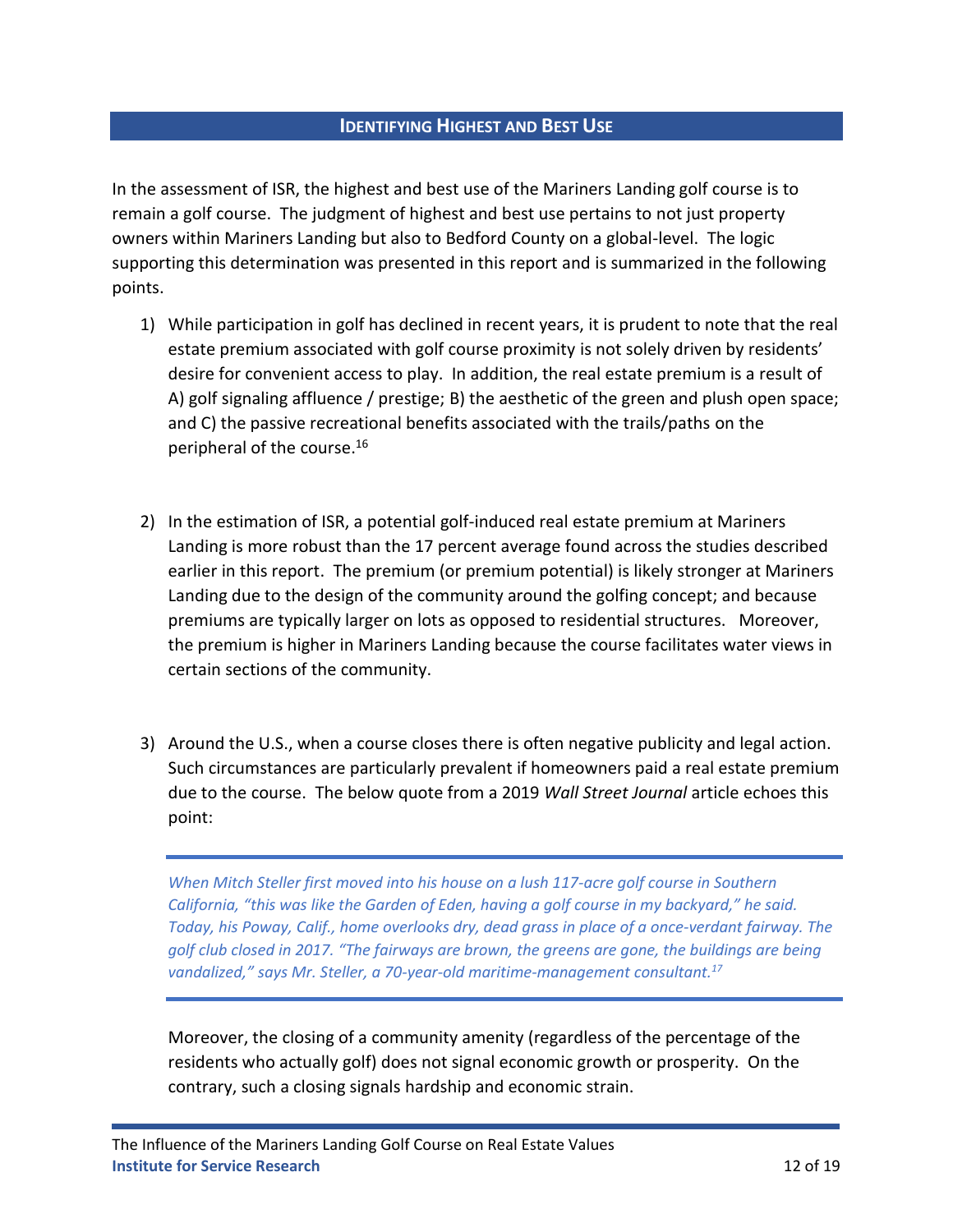4) Like with supply versus demand corrections in any industry, the weak/vulnerable players are most prone to perish, and the strong/differentiated players survive (and even prosper). Mariners Landing Golf Course was designed by one of the most highly respected golf course architects in the history of the sport - Robert Trent Jones, Sr. The 7,155-yard par 72 course is aesthetically pleasing and challenging with a 74.2 course rating.

Robert Trent Jones' career spanned nearly 70 years during which he built or rebuilt some 400 courses in 45 states in the U. S. and 35 countries worldwide, with more than three dozen of them having played host to national or international championships.



Source of image: Robert Trent Jones Society

He was well known for challenging and aesthetically pleasing courses.

Born in 1906 in England, Jones designed his first course in 1930 after graduating from Cornell University where he was able to design a major that became the foundation of his career as a golf course architect. He is credited with being the first college educated golf course architect in history.<sup>18</sup>

It is clear that a Robert Trent Jones Sr. golf course has a certain panache that sets it apart. It is also clear that Mariners Landing is a golf course-centered residential community, built on the shores of one of Virginia's largest fresh water lakes, with an outstanding reputation for outdoor recreation both on and off the water. The unique combination of open water and mountain vistas (this combination is rare in the Mid-Atlantic Region), coupled with a Robert Trent design, can be the ingredients for future success. Particularly given the fact, that golfers have 800 fewer course options in the U.S. than they did a decade ago. $19$ 

When current online reviews of the Mariners Landing course are reviewed, the general sentiment is that it is a well-designed course that is in need of a considerable amount of maintenance that has been deferred through recent years. Once such maintenance is performed, course play will likely increase through time as the word is spread.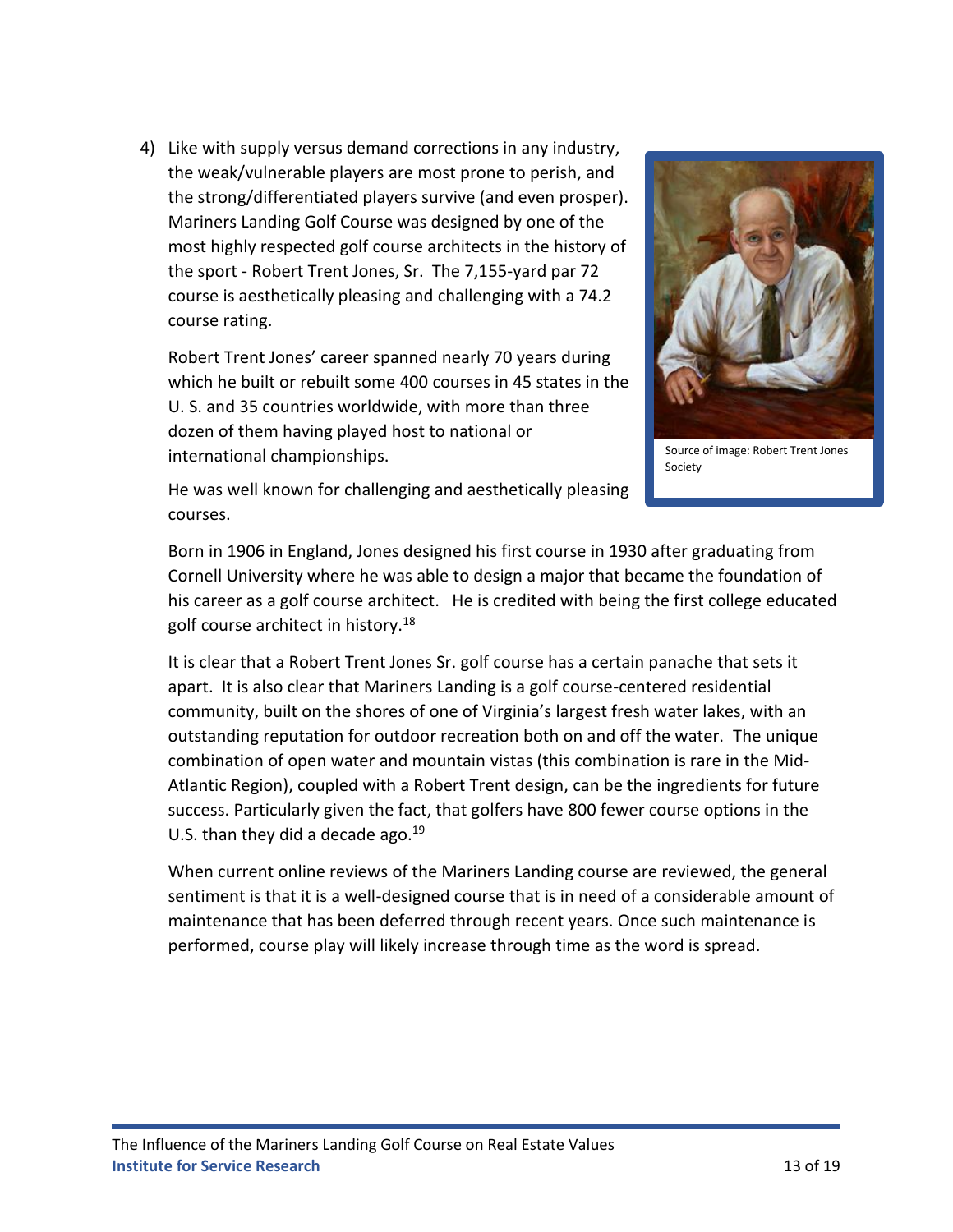5) In order to be competitive in attracting both workforce-aged people and retirees to relocate to Bedford County, a certain basket of amenities induces such success. The members of this research team (bios later in report) have completed numerous studies in the area and are familiar with the economic-dynamics of the region. 20 In the assessment of ISR, the golf course would not, for example, be better purposed as another type of outdoor recreation because recreational offerings are already abundant in the area. The golf course parcel would not have any higher and better use as residential lots, because the community already has ample lots. Moreover, there are a number of shovel-ready commercially zoned building sites already on the Bedford County side of Smith Mountain Lake that can be better positioned as retail, office, or healthcare-focused sites than the current golf course location.

On the other hand, a Robert Trent Jones golf course with both water and mountain views is a key component in the basket of amenities needed to be competitive in attracting the targeted demographics in their relocation decisions. As stated earlier in this report, the course is an amenity for both players and non-players as golf courses signal a certain level of prestige and, if properly maintained, is visually appealing. Moreover, the Mariners Landing golf course has a walking path system that helps foster outdoor recreation among both golfers and non-golf players.

{Concluding remarks begin on next page}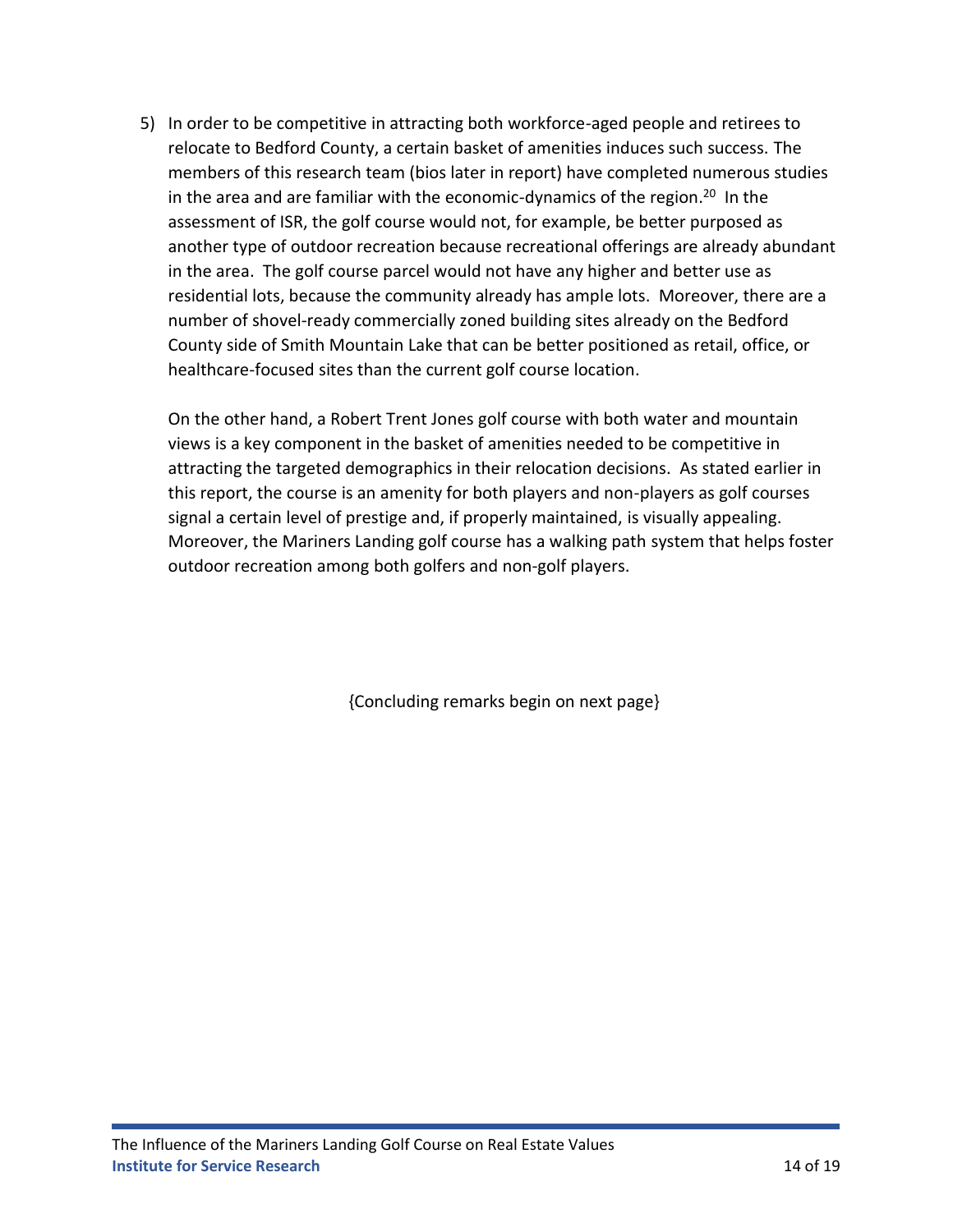### **CONCLUDING REMARKS**

Because a golf course-induced real estate value premium can be significantly reduced with the accumulation of deferred maintenance or merely with the rumor that a course could close, it is thought by ISR that golf course-induced premiums in the community are already significantly diminished. According to rough estimates provided by Perrow Management, the pre-recession tax assessed value of the properties within the community tallied to about \$200M and today they sum to roughly \$114M.

**Using the research described in this report as the basis of evaluation, in the judgment of ISR, it seems plausible that real estate values could fall an additional 20-30 percent with a golf course closure; conversely, values could increase 20-30 percent by bringing the course back to its original aesthetics and intended standards of play. While these estimated ranges are for the community as a whole, it is prudent to note that such golf course-induced premiums are more pronounced for vacant lots in comparison to built lots. It is also important to note that such predictions assume that no significant changes will occur in the local and/or national economy.** 

In the assessment of ISR, the highest and best use of the golf course is to continue its existence and perform the needed deferred maintenance to bring it up to adequate playing and aesthetic standards. The potential economic impacts of closing the course could be formidable to include, for example: 1) a decreased tax-base for Bedford County; and 2) the lack of an amenity used to attract other forms of economic development (both residential and commercial). As detailed earlier in this report, a golf course is an amenity to both players and non-players and should be considered as such.

### **In summary, a collaborative, inclusive, and research-driven solution is needed:**

Closing Mariners Landing Golf Course without a plan that satisfies the needs and desires of all the stakeholders would be imprudent. Research indicates that several options taken by various golf course-centered residential communities proved effective for some and warrant consideration:

- o Convince all the stakeholders in the community to support the golf course operation for the greater good.
- $\circ$  Residents and land owners should consider the benefit that can be achieved through increased annual fees.
- $\circ$  New investors in the course and community could revitalize the course and stimulate residential lots sales.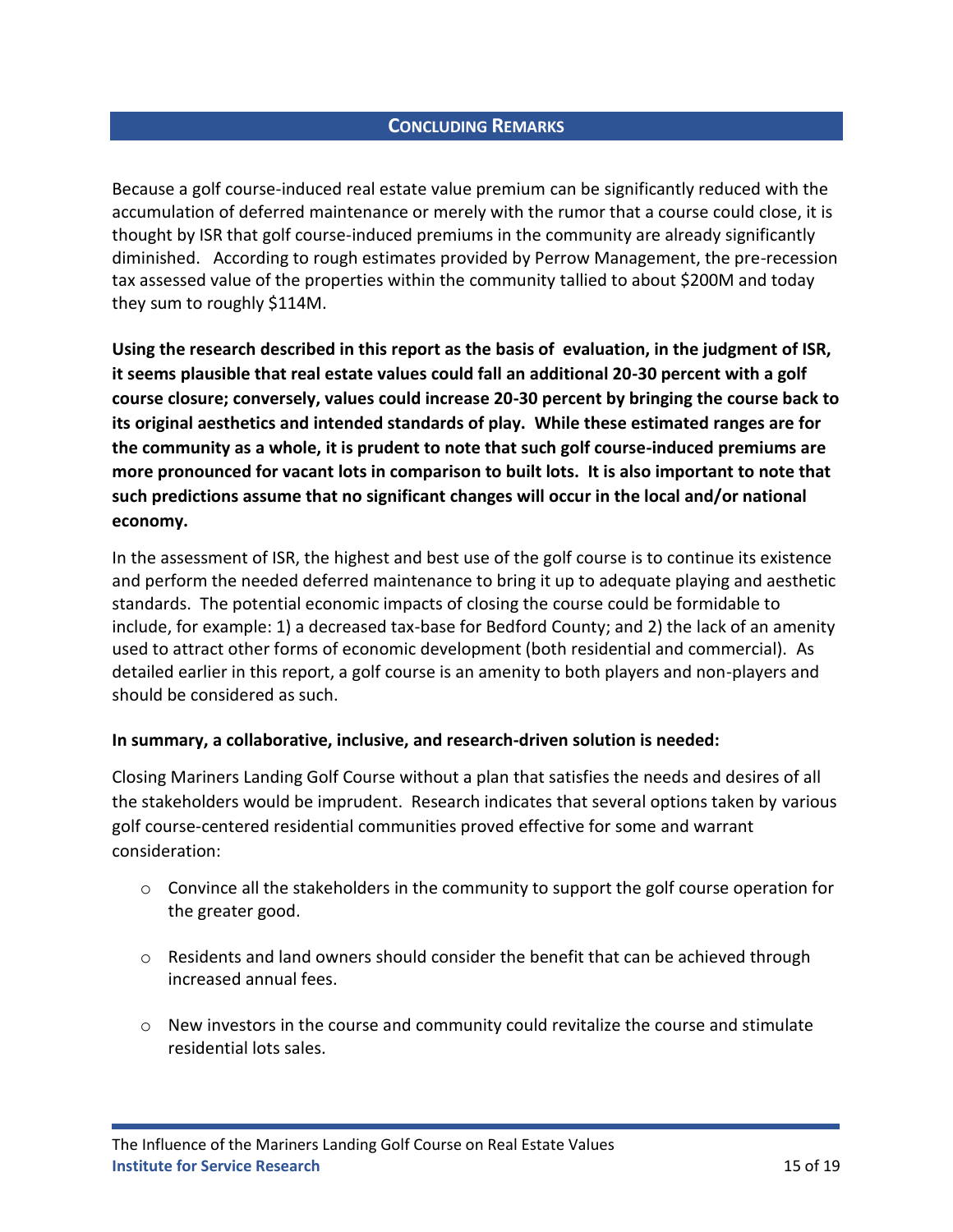- $\circ$  Local government, through investment in the course or purchasing it to be operated as a publicly owned and operated course, could once again make it an asset for the sale of residential lots.
- $\circ$  Several of these approaches would save the course as a beneficial loss leader for the sale of additional lots for development, ultimately adding to the real property tax rolls.
- o Closing the golf course and converting the buildable land into residential building lots is an alternative to discuss but as detailed in this report, in the assessment of ISR, is not the best and highest use of the site for two primary reasons: a) a golf course drives a premium because it is an amenity for golfers and non-golfers alike; and b) ample residential lots already exist.
- o Converting the course into a public park, thereby replacing the golf course with a passive, active or both recreation park that would maintain open space and public use is an option to consider but as detailed in this report, in the assessment of ISR, is not the best and highest use of the site for two primary reasons: a) a golf course drives a premium because it is an amenity for golfers and non-golfers alike; and b) ample outdoor recreation venues already exist.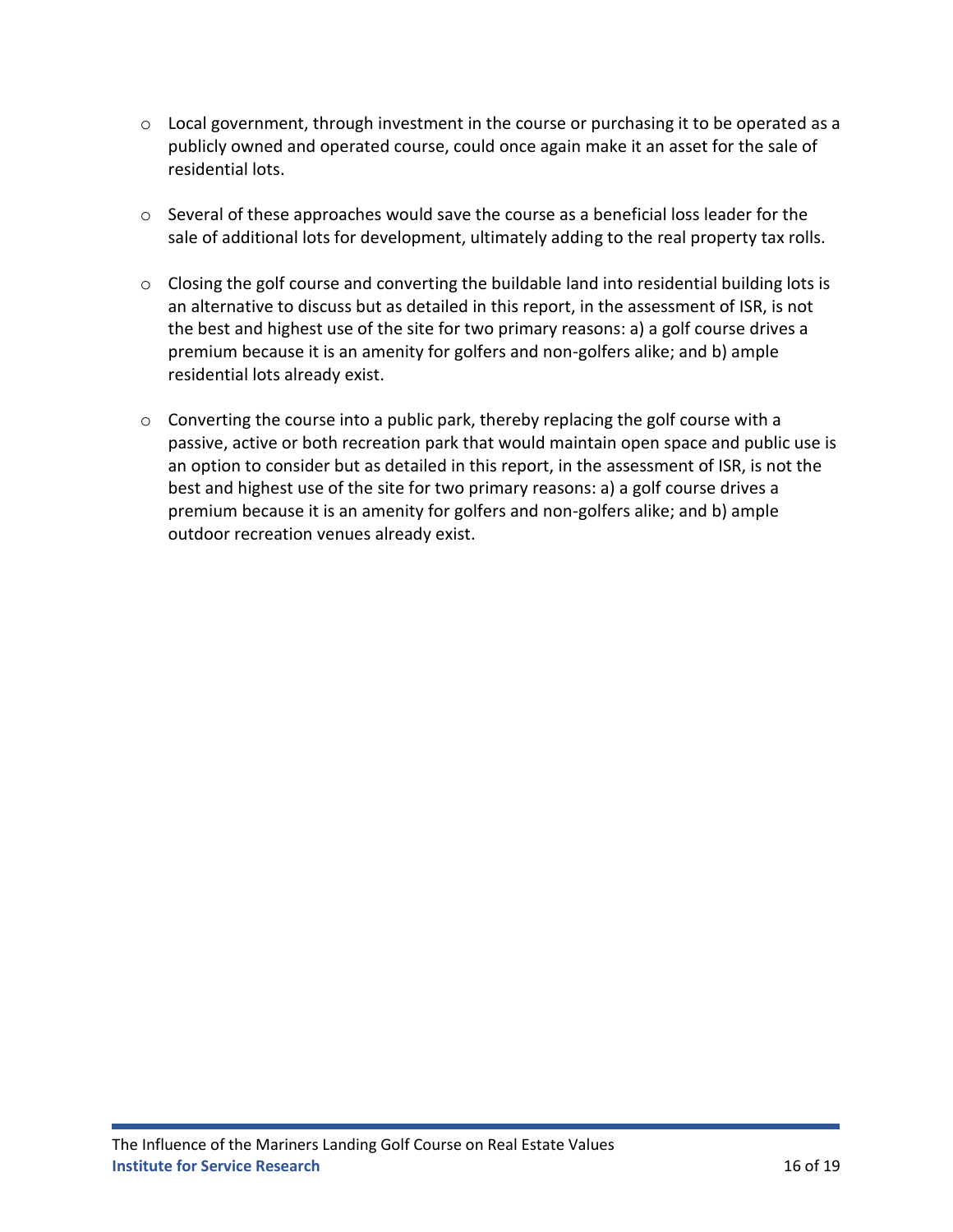### **RESEARCHER BIOS**

**Joe Elton** served for more than twenty years as director of Virginia's nationally acclaimed state parks system. He also served as Director and Deputy Director of Operations for the Department of Conservation and Recreation before retiring from government service in March of 2016. He was elected president of the Association of Southeastern State Park Directors, the National Association of State Park Directors and the America's State Park Foundation.

Joe received the distinguished service award for his career contributions to parks and recreation by the Society of Outdoor Recreation Professionals, the National Association of State Outdoor Recreation Liaison Officers and the National Association of State Park Directors. He has served on many boards and commissions, including the National Park Service Development Advisory Board and Virginia State Trails Advisory Committee.

He played a major role in the implementation of two state general obligation bond referendums totaling more than \$200 million and led the effort to acquire, plan, develop and open a dozen new Virginia State Parks.

Joe is a graduate of The Ohio State University and the Virginia Commonwealth University's Commonwealth Management Institute and Virginia Executive Institute.

**Dr. Vincent Magnini** was recently ranked as one of the top 12 most prolific hospitality researchers worldwide and holds editorial board appointments on all of the top-ranked hospitality research journals in the field. Further, he is a U.S. Fulbright Scholar. He has published six books and more than 200 articles and reports. Dr. Magnini has also been featured on National Public Radio's (NPR) *All Things Considered, With Good Reason, Pulse on the Planet* and cited in *The New York Times* and *Washington Post.*

### **CORPORATE PROFILE**

The Institute for Service Research (ISR) is a full-service market research and economic modeling firm headquartered in Virginia Beach. The firm is incorporated in Virginia and trademarked with the U.S. patent office.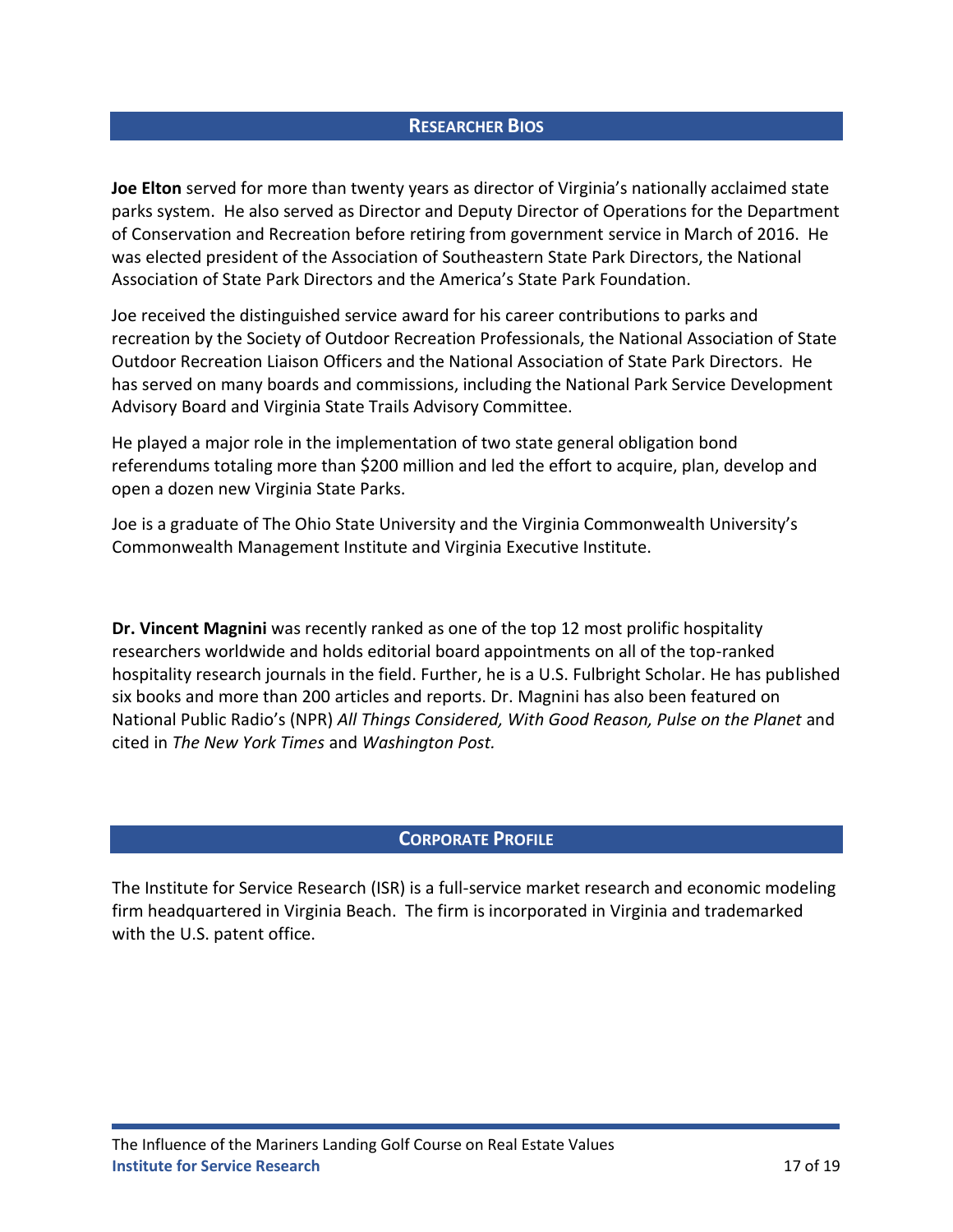### **REFERENCES AND NOTES**

Photo on report cover provided by Waller Perrow.

<sup>1</sup> Hueber, D. and Worzala, E. (2010). "Code Blue" for U.S. Golf Course Real Estate Development: "Code Green" for Sustainable Golf Course Development. Clemson, S.C: Center for Real Estate Development.

<sup>2</sup> Crompton, J., & Nicholls, S. (2019). The Impact on Property Values of Golf Courses in the United States. *Journal of Park and Recreation Administration.* (Online first).

 $3$  For more elaboration on how these factors trigger decline, please see: Crompton, J., & Nicholls, S. (2019). The Impact on Property Values of Golf Courses in the United States. *Journal of Park and Recreation Administration.* (Online first).

<sup>4</sup> Petrovic, P. (2019). There Aren't Enough Golfers to Keep All of the U.S. Courses in Business. NPR All Things Considered (June 5, 2019): [https://www.npr.org/2019/06/05/730057491/there-arent-enough](https://www.npr.org/2019/06/05/730057491/there-arent-enough-golfers-to-keep-all-of-the-u-s-courses-in-business)[golfers-to-keep-all-of-the-u-s-courses-in-business.](https://www.npr.org/2019/06/05/730057491/there-arent-enough-golfers-to-keep-all-of-the-u-s-courses-in-business)

<sup>5</sup> The Institute for Service Research (ISR) made its best attempt at locating and including all peerreviewed studies examining such premiums on courses with buffer zones in the U.S. published since 2005. No study was purposefully omitted. Moreover, ISR cannot be held responsible for the omission of any peer-reviewed studies not located.

<sup>6</sup> Bark, R. H., Osgood, D. E., Colby, B. G., & Halper, E. B. (2011). How do homebuyers value different types of green space? *Journal of Agricultural and Resource Economics*, 395-415.

<sup>7</sup> Heinrich, J., & Kashian, R. (2010). Pricing the Homebuyer's Proximity to Open Land. *The Journal of Applied Business and Economics*, 11(1), 80.

8 Stetler, K. M., Venn, T. J., & Calkin, D. E. (2010). The effects of wildfire and environmental amenities on property values in northwest Montana, USA. *Ecological Economics*, *69*(11), 2233-2243.

<sup>9</sup> Wyman, D., & Sperry, S. (2010). The Million Dollar View: A Study of Golf Course, Mountain, and Lake Lots. *Appraisal Journal*, *78*(2).

 $10$  Asabere, P. K., & Huffman, F. E. (2009). The relative impacts of trails and greenbelts on home price. *The Journal of Real Estate Finance and Economics*, *38*(4), 408-419.

<sup>11</sup> Shultz, S., & Schmitz, N. (2009). Augmenting housing sales data to improve hedonic estimates of golf course frontage. *Journal of Real Estate Research*, *31*(1), 63-79.

 $12$  Nicholls, S., & Crompton, J. L. (2007). The impact of a golf course on residential property values. *Journal of Sport Management*, *21*(4), 555-570.

 $13$  Netusil, N. R. (2005). The effect of environmental zoning and amenities on property values: Portland, Oregon. *Land Economics*, *81*(2), 227-246.